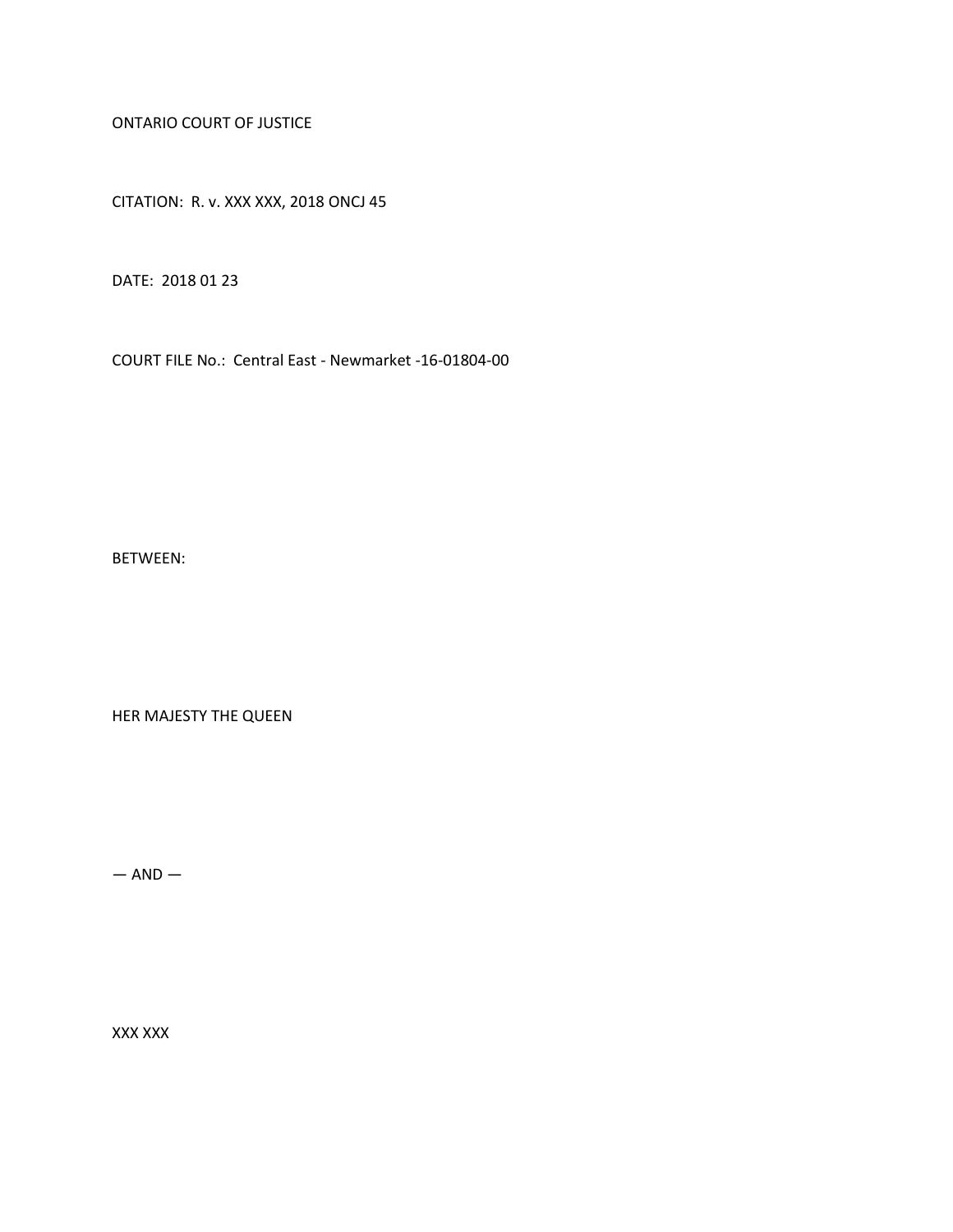Before Justice John McInnes

Heard on May 29 and November 2, 2017

Reasons for Judgment released on January 23, 2018

B. McCallion..................................................................... counsel for the Crown

D. Genis......................................... counsel for the defendant XXX XXX

McINNES J.: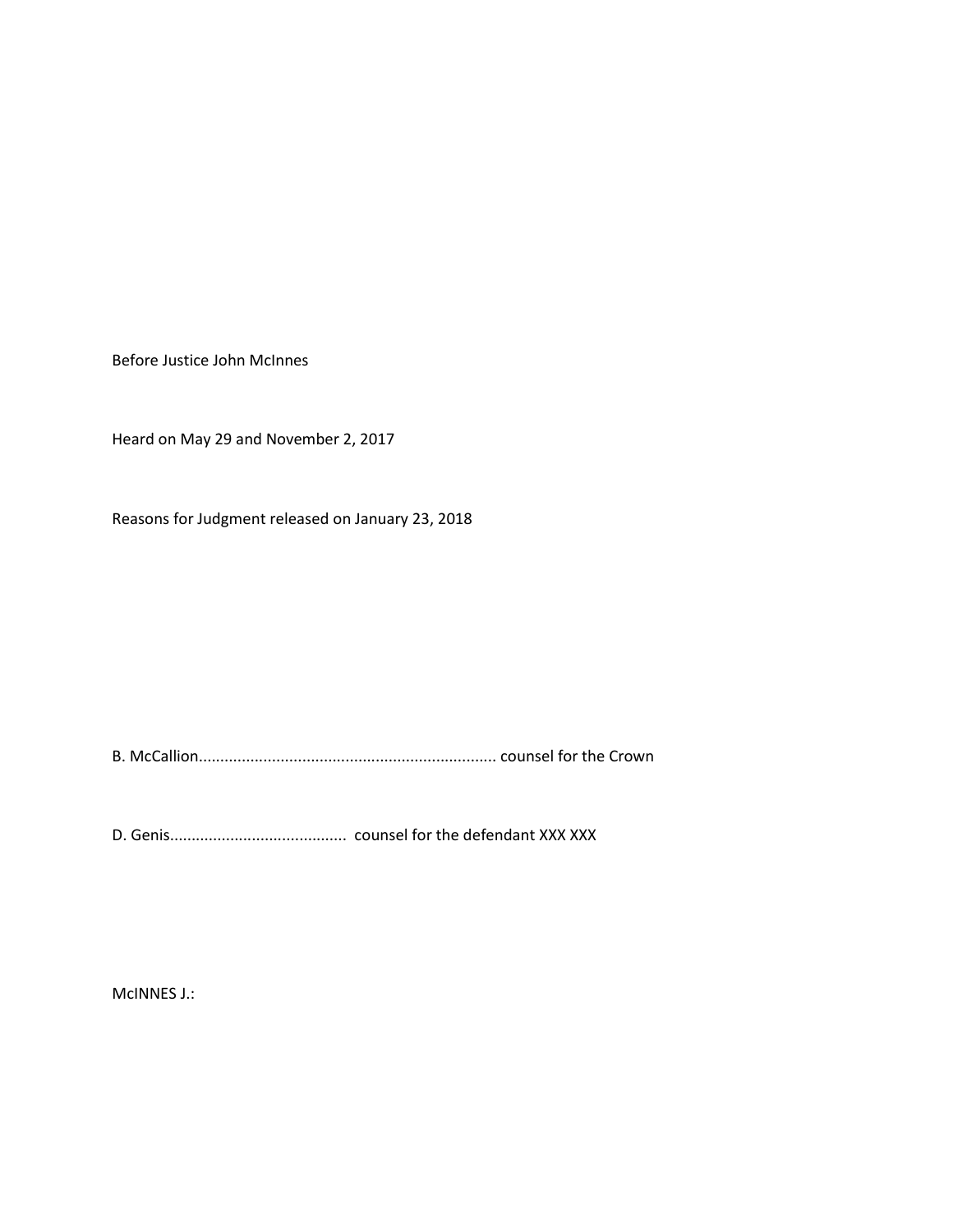[1] XXX XXX is charged with driving while he was impaired and with a blood alcohol concentration exceeding 80 mg/100 ml.

[2] At about 5:40 p.m. on February 23, 2016, Irina YYY YYY was waiting at a red light at the intersection of Bathurst St. and Townsgate Dr. in Vaughan when she was struck from behind by a vehicle operated by the defendant. Ms YYY YYY testified she smelled alcohol on the defendant during their interactions on scene and called police.

[3] When she testified, Ms YYY YYY was straining to remember the events. In cross-examination she could not recall telling the 911 operator she was unsure whether she smelled alcohol until the tape was played. On the recording, the 911 operator had asked her if she smelled alcohol on the other driver and she replied "yeah…well I'm not definitely sure".

[4] PC Matthew Storrey testified that he was dispatched to the scene at 5:42 and was told over the radio that one driver on scene was suspected of being impaired. When he arrived at 5:59 p.m., he spoke to Ms YYY YYY and then, at 6:05 p.m., to the defendant. PC Storrey testified he detected an odour of alcohol from the defendant and noted he had glossy eyes. At 6:06 p.m. he read an ASD demand.

[5] The defence seeks exclusion of the breath results on the basis that PC Storrey lacked grounds for the ASD demand. The defence position is that PC Storrey did not detect an odour of alcohol and that he had relied on the hearsay information conveyed to 911 from Ms YYY YYY, information that was itself equivocal.

[6] This position draws support from the fact that other officers on scene did not smell alcohol on the defendant's breath. It is an agreed fact that one of them, PC Brown, arrived before PC Storrey and that at 18:05 PC Storrey told PC Brown that due to the defendant's glossy eyes, demeanour and the fact the other driver smelled alcohol, he wanted to make ASD demand. PC Brown did not smell alcohol on the defendant's breath and PC Storrey never told PC Brown that he, PC Storrey, smelled alcohol on his breath. Another officer on scene who had also dealt with the defendant, PC Legall-Gabriel, did not smell alcohol on his breath. She too had received information from dispatch to the effect the other driver thought the defendant was impaired.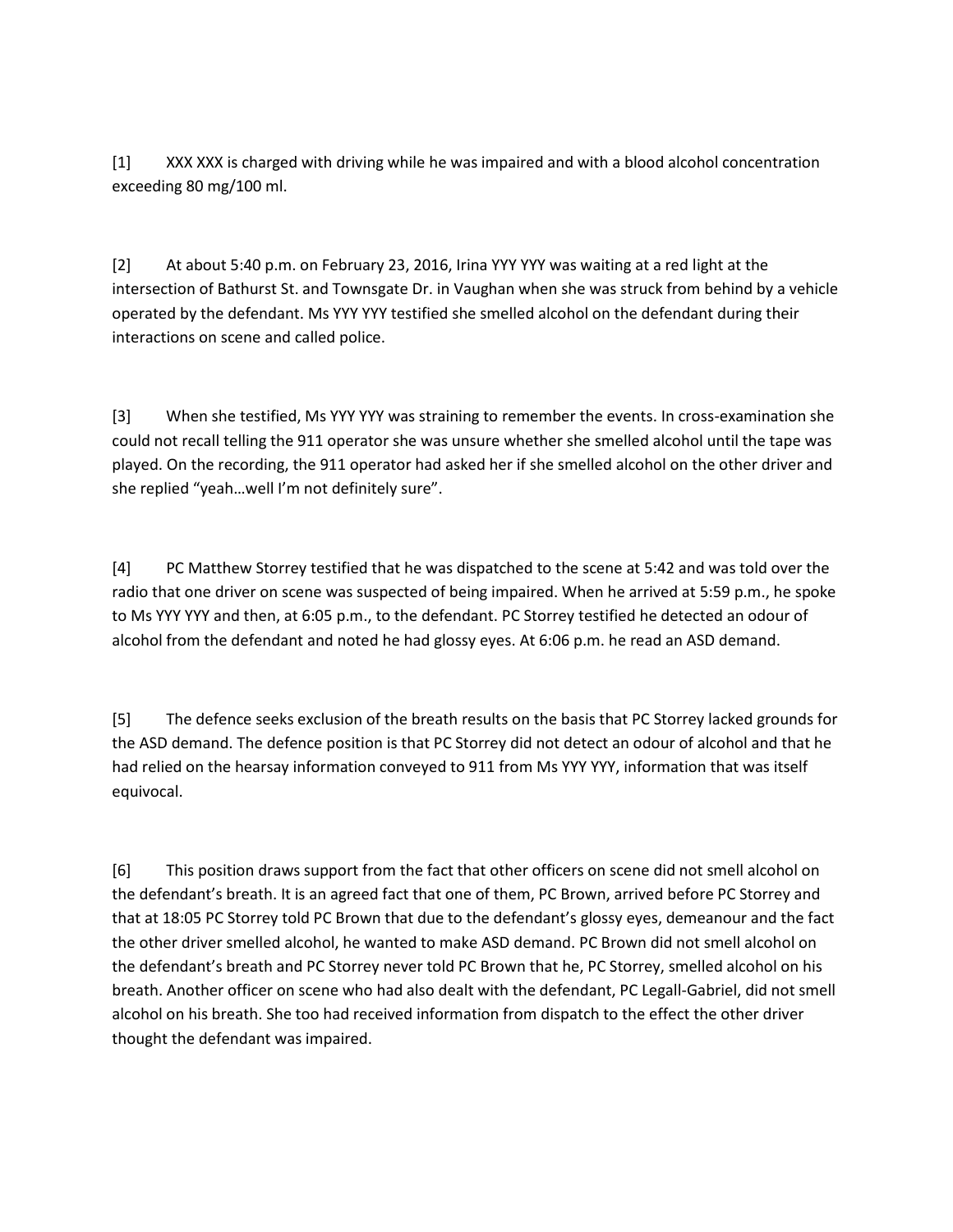[7] The Charter application became more complicated when PC Storrey gave evidence in crossexamination about his decision not to engage his own in-car camera/audio recording system during his interaction with the defendant. Near the outset of the cross-examination he testified:

…typically I use it for a traffic stop, it's kind of new for me, using a microphone in general but you pick it up you put it in your vest, and then you go out. To be honest in a number of collision investigations, at that time in my work I was not familiar with the system I hadn't been using it for long, so I wasn't practised in taking the microphone out, normally I remember it if I catch a speeding car or cars at a stop sign or something like that, it's kind of second nature, but with a lot of calls that I generate I frequently leave range from the car, or I get too far away from the car, then it starts to vibrate, it loses its signal, so I haven't made it a practice to take my microphone with me.

[8] Asked "so you made it your practice to take it with you or not to take it with you?" he replied "for traffic stops and things like that when I know I'm to be next to the car, I do. For what I would call investigative calls when we're going to an address are dealing with a collision or something like that, I do not."

[9] PC Storrey explained that he classified this as an investigative call in which he would be leaving his cruiser and talking to several people and so as his normal practice he did not take the microphone with him. He added, "[t]he microphone in his car would remain on but the one he would take out of the holder and put on his vest he would leave behind because it would either lose range or something like that." Asked if he had ever complained about this, he replied that "it was common knowledge amongst officers and YRP and he had discussed it with the supervisors that the device vibrates as the officer gets further from the police vehicle."

[10] Asked for further particulars regarding what his supervisors had told him, PC Storrey replied "I don't recall exactly, I think maybe it's a limitation on the system but I can't speak for it, I didn't design it". Asked "so did they authorize you to continue that practice?", PC Storrey replied "[y]es, use it when it's available if you can, other than that I don't think there's any specific procedure for when not to other than for taking statements and things like that."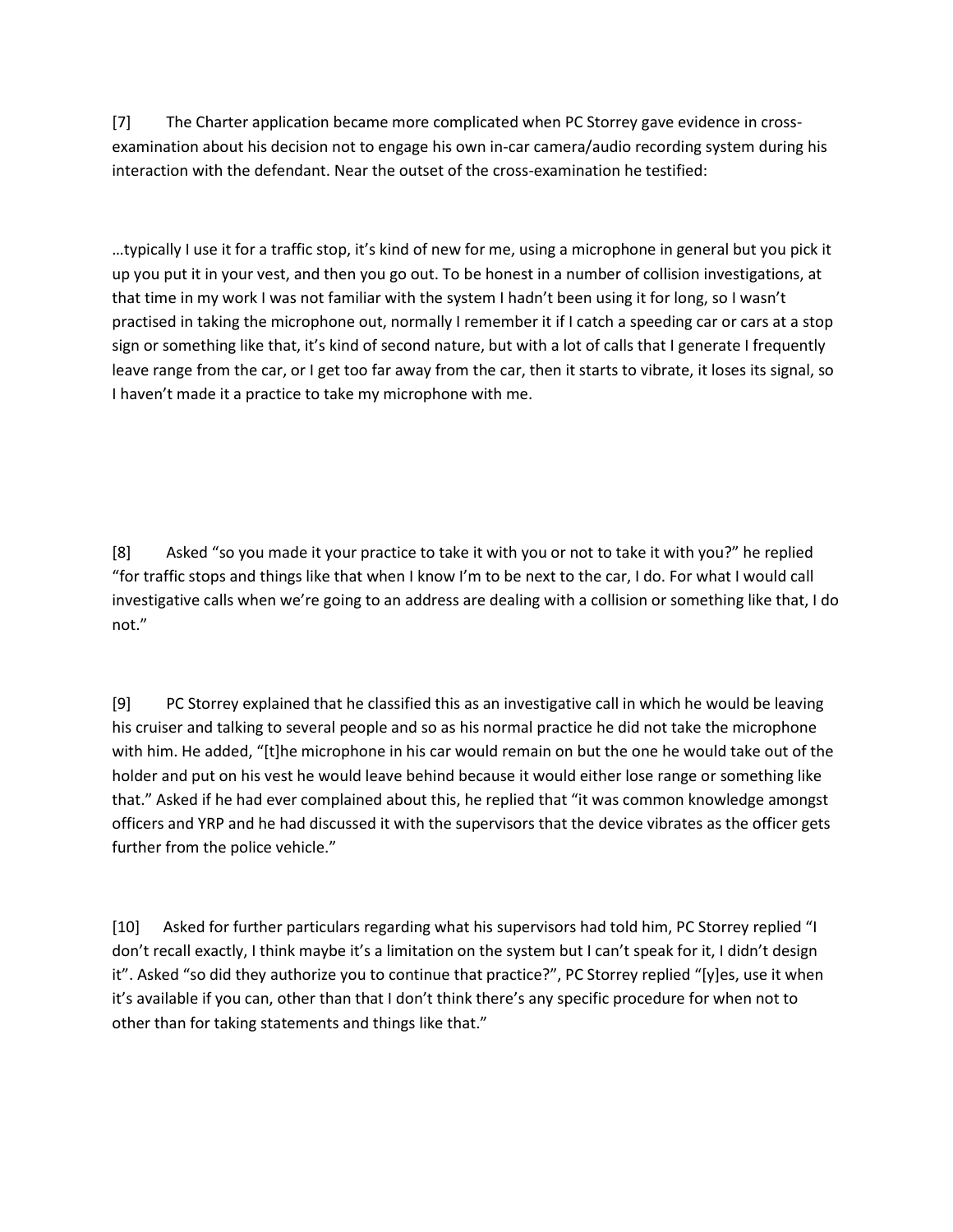[11] When he was asked if it would surprise him that other officers used their microphones during this investigation and they seemed to function, PC Storrey replied "it wouldn't surprise me. At the same time it would not surprise me if they did not. I believe it's a very grey area with the microphones." Asked "so you're entitled to do as you see fit basically that's your position?" the officer replied "no, no I follow my supervisor's direction, the procedure is use it if it's available there are specific instances when you do not but in situations where I know I'm going to be away from the vehicle or talking with a number of different people I do not use it."

[12] Following the conclusion of this evidence on May 29, the case was adjourned to September 7 and then November 2, 2017 for continuation and to enable defence to pursue s.7 argument regarding PC Storrey's decision not to activate his microphone. In connection with the latter, the defence sought disclosure of the names of and will-say statements for all supervisor officers PC Storrey was referring to in his testimony.

[13] PC Storrey's initial response to this disclosure request was that he could not recall the names of the officer who had approved of his practice. Ultimately, some months later, PC Storrey indicated he had received no such instruction from any supervisor. The Crown agreed I could rely on those representations as if they were part of PC Storrey's testimony.

[14] In addition to his argument that PC Storrey lacked the requisite grounds for a s.254(2) ASD demand, the defendant has added the argument that PC Storrey's failure to activate his in-car camera system ["ICCS"] breached s.7 of the Charter.

[15] Generally there is no positive duty to record interactions with the public even where the equipment is available, and s.7 claims generally fail when brought in cases of inadvertent failure to record, as my colleague Henschel J. explained in R v Kurmoza, 2017 ONCJ 139 (CanLII), paras 16-20. But as she added, at para.21: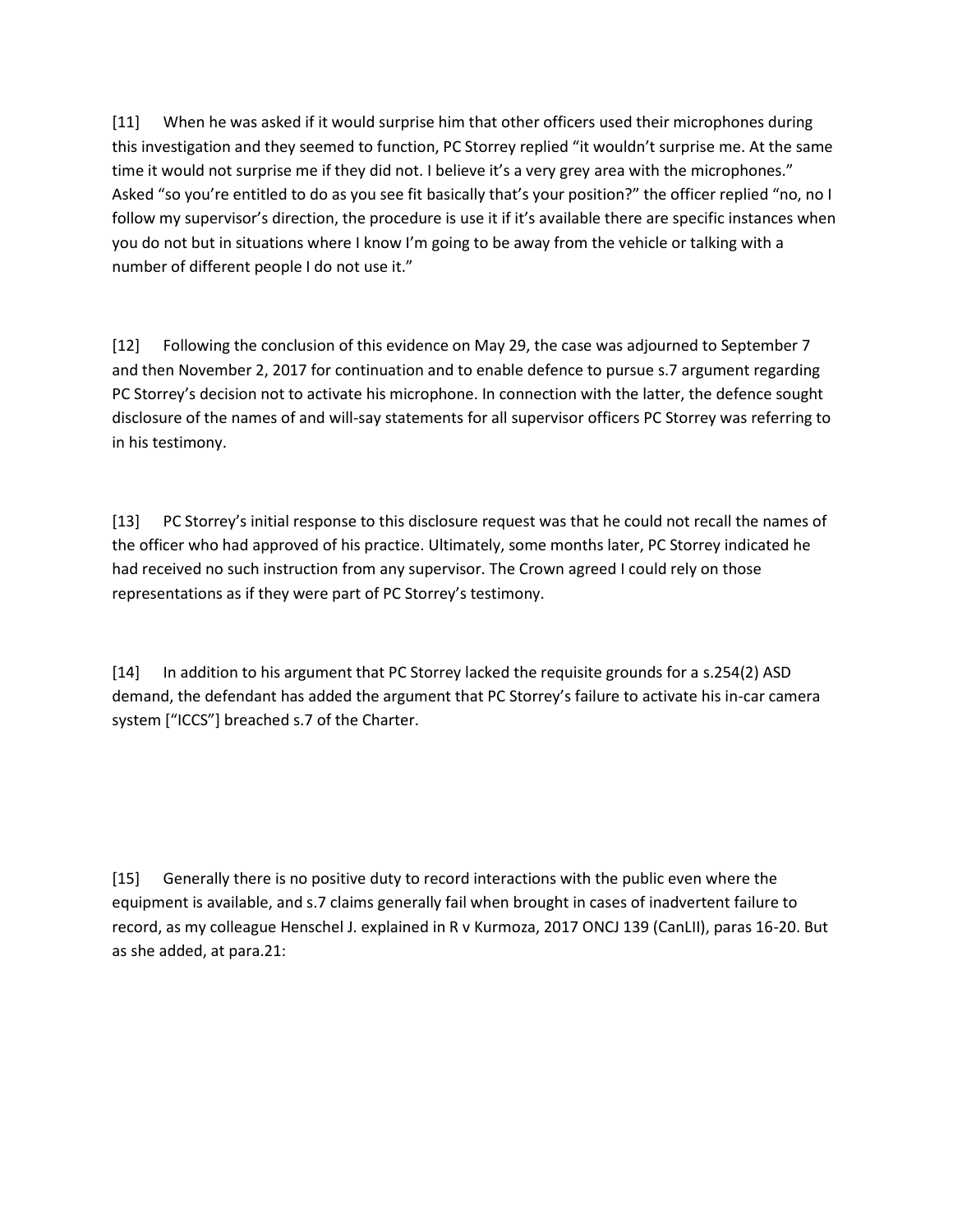The absence of a constitutional obligation to record interactions does not mean that a failure to do so could never constitute a breach of the Charter. For example, a Charter violation might be established where an ICCS is available and the police deliberately choose not to activate the system in order to prevent an independent record from being made in order to obfuscate the true state of affairs or where in the particular circumstances of a case the absence of a recording rendered the trial unfair [citations omitted].

[16] I strongly suspect the present case meets the above description; however, it is unnecessary to finally decide the point because given PC Storrey's recantation of his testimony before me, I am not prepared to rely on his evidence in relation to his grounds for the ASD demand. Consequently, there is no reliable evidence that the statutory pre-requisites for a valid s.254(2) demand were met. Since the Crown has failed to prove that seizing the defendant's breath samples was authorized by law, the s.8 breach is established.

[17] In applying s.24(2) of the Charter I must assess and balance the effect of admitting the evidence on society's confidence in the justice system having regard for (i) the seriousness of the Charterinfringing state conduct; (ii) the impact of the breach on the Charter-protected interests of the accused; and, (iii) society's interest in the adjudication of the case on its merits: R v Grant, 2009 SCC 32 (CanLII), [2009] 2 SCR 353; R v Harrison, 2009 SCC 34 (CanLII), [2009] 2 SCR 494.

[18] There is a continuum of Charter-infringing state conduct that extends from the negligent or inadvertent to the knowing or intentional subversion of constitutionally protected rights. Here the breach falls much closer to the latter end of the spectrum and was aggravated by what was at best PC Storrey's reckless disregard for the truth and at worse outright perjury before me.

[19] Proceeding with an arrest and breath demand absent subjective and objective grounds is a serious rather than a technical or minor violation. While good faith can reduce the seriousness of the violation and the need for the court to disassociate itself from the police conduct, "neither negligence nor wilful blindness by the police can properly be characterized as good faith" and while "[d]eliberate, wilful, or flagrant disregard of Charter rights may require exclusion of the evidence...[e]ven a significant departure from the standard of conduct expected of police officers will lean this aspect of the inquiry in favour of exclusion of the evidence": R v Rehill, 2015 ONSC 6025 (CanLII) at para. 28. I find the Charter breach before me falls towards the serious end of the spectrum and weighs in favour of exclusion.